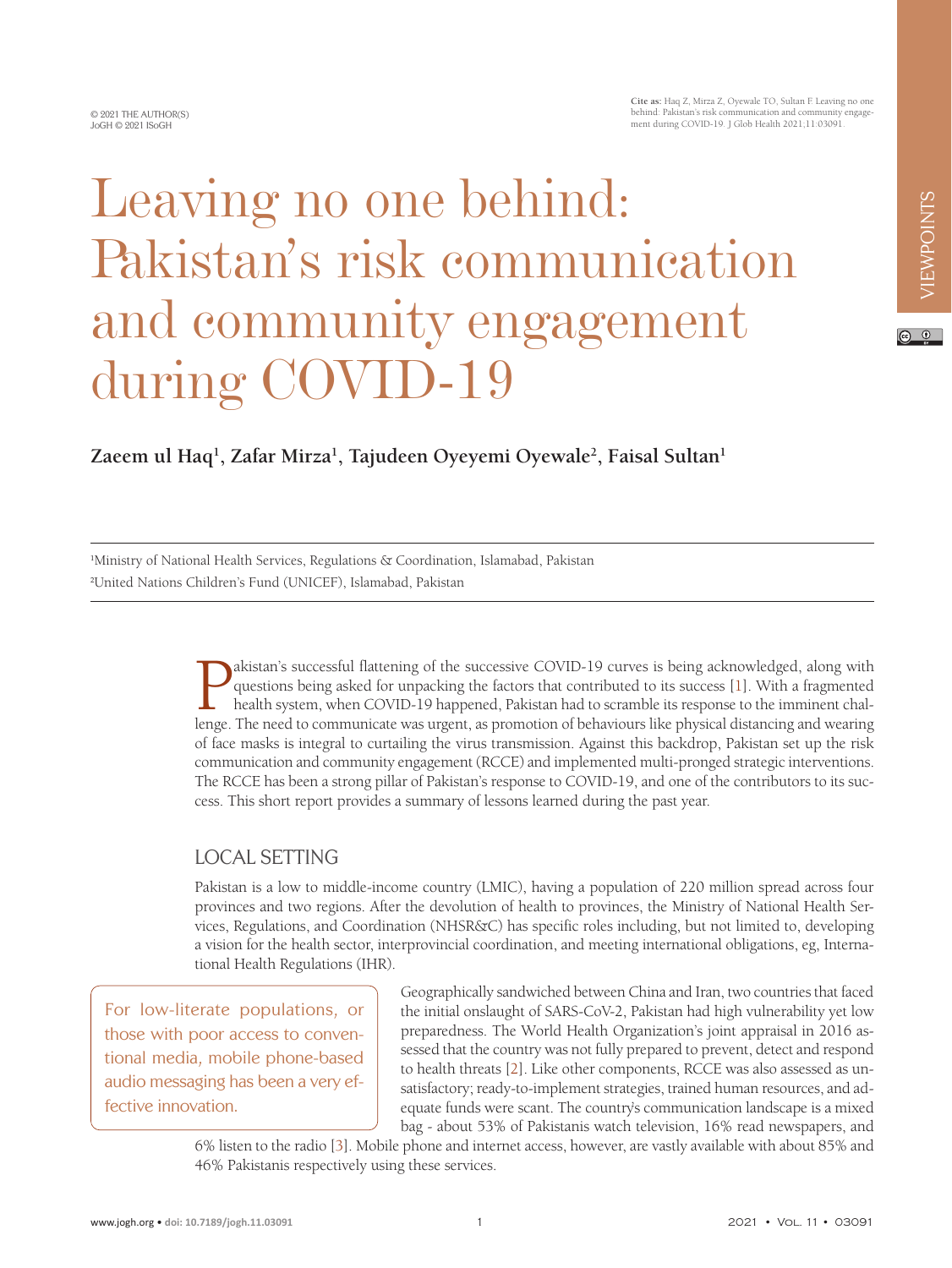## APPROACH

In the early phase of the response, the Ministry of NHSR&C constituted an RCCE Taskforce comprised of members from health and other ministries, line departments, and development partners. The Taskforce was supported by the Inter-Services Public Relations (ISPR); the media wing of the Pakistan Armed Forces. In late

The global RCCE guidance needs to be more nuanced and responsive to the successive waves of a pandemic like COVID-19, to address the strategic, tactical, and content development aspects of prolonged emergencies.

March 2020, the National Command and Operations Centre (NCOC) was formed to broaden the spectrum of coordination and response between federal and provincial levels. A data-driven, coherent, and targeted response was made possible.

The collective effort led to a dynamic RCCE approach (**[Figure 1](#page-1-0)**) characterized by regular examination of the COVID-19 data and behavioural insights for strategic response adjustment. The evolving epidemiological, as well as psycho-behavioural picture, informed the communication decisions guided by the social constructionist approach, whereby risk is seen

to be interrelated with sociocultural context and not just a scientific measure [[4\]](#page-4-3). Global guidance, adapted to the local context was implemented while maximizing the opportunities offered by different communication platforms.

<span id="page-1-0"></span>The strategy guided the following six interconnected streams.



**Figure 1.** Six streams of the risk communication and community engagement (RCCE) strategic framework implemented in Pakistan.

### **1. Policy statements to inform the public in real-time**

Keeping people informed about an emergency, and Government's relevant actions build trust [\[5\]](#page-4-4). Pressers every day or on alternate days, that were broadcast on national networks, addressed the evolving nature of the pandemic in real-time. High-level officials informed the public about the epidemiological situation, relevant policy decisions, and the actions that were required on the part of the citizens. Guidelines (SOPs) that addressed emerging situations, were summarized in the presser, and their English and Urdu versions were posted on the websites.

#### **2. Public service messages**

Creative concepts to promote priority health behaviors ie, mask-wearing, handwashing, and maintaining physical distance were presented through animations and live-action videos, for broadcast on electronic and social media. Testimonials of health workers, religious scholars, athletes, and celebrities were also disseminat-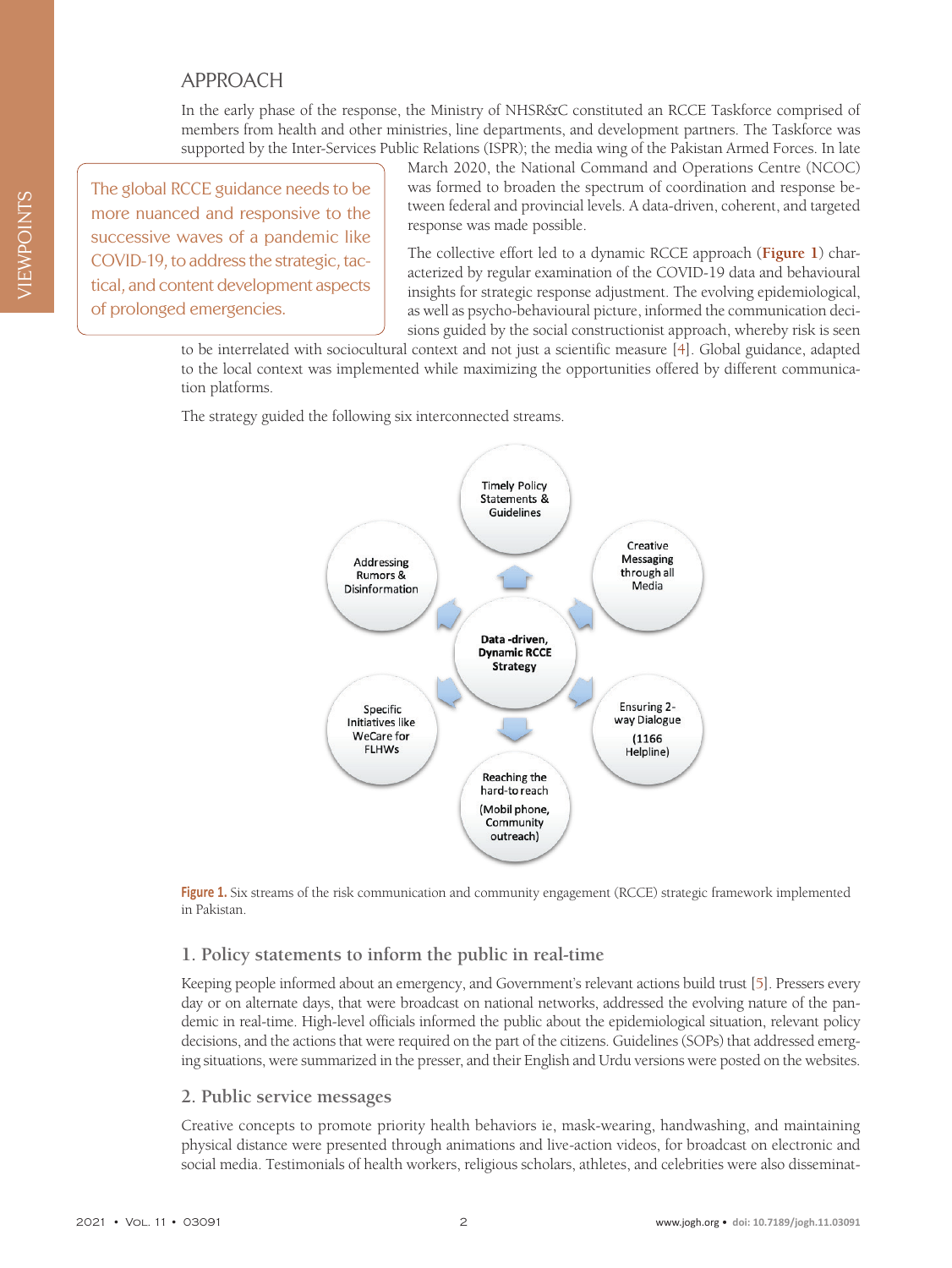

**Photo: We Care aimed at improving the clinical capacity of Frontline Health Workers while also keeping their morale high through motivational messages (screengrab from a TV advertisement, with permission from Ministry of NHSR&C).**

ed. Theoretical guidance from behaviour change models like Social Norms Theory, or Health Belief Model was used to develop these persuasive messages [\[6](#page-4-5)].

#### **3. Ensuring two-way dialogue**

While giving out quick updates was important, a 2-way dialogue was crucial for responding to questions, educating the people and building trust. Trust in government communication in turn, is associated with a higher likelihood of people adopting preventive behaviours [\[5\]](#page-4-4). To ensure trust through dialogue, Pakistan started a toll-free, call-in helpline during

the first month of the pandemic, which went on to receive over 25000 calls per day during the next year and continues till today.

#### **4. Reaching the hard to reach**

Reaching everyone is crucial as a lack of information results in several disparities in a pandemic setting [[5\]](#page-4-4). Since relatively few Pakistanis have access to TV and social media, the focus was on the 183 million mobile phone users in an effort to reach as many people as possible. This was achieved through recorded voice messages, used as call-waiting ringtones. The carefully developed messages advised the dos and don'ts in the evolving context. Rural communities that may not have even the mobile phone were reached through vaccinators via mobile miking from their motorbikes, or mosques before the call for prayer (adhan), five times a day.

#### **5. Caring for frontline health workers**

Using targeted interventions to address pockets of populations that may have unique context and information needs, is critical [\[5](#page-4-4)]. With an increase in COVID-19 cases and hospitalizations, an increasing number of Frontline Health Workers (FLHWs) became infected. Moreover, worry of disease and death started inducing aggressive behaviours among the community towards the FLHWs. Responding to this, a campaign *We Care* was launched, comprised of skill-based training of all cadre of health workers on the rational use of Personal Protective Equipment (PPE) in their setting, attending to their need for psychological support, and building a positive social environment of mutual care between medics and community.

#### **6. Rumour management**

Rumours are unavoidable in a pandemic [\[7](#page-4-6)]. Monitoring all forms of media enabled us to spot misinformation and fake news, and respond accordingly. Care was practiced that rumours are not just countered, but a deeper look is taken and the underlying issue addressed where possible [\[8](#page-4-7)]. An institutional mechanism was also established along with the Ministry of Interior to deal with the accounts that consistently generated fake information that could harm the people.

## RELEVANT CHANGES

In a country that did not have a formal risk communication mechanism, a vibrant RCCE platform is now available (**[Table 1](#page-3-0)**). Led by the Health Ministry and the NCOC, several ministries, their departments and programs, development partners, the private sector, and media organizations are important contributors to this platform. The mechanism is geared to continue addressing the current pandemic as well as future emergencies. In today's era of digital communication, partnerships with Facebook, Google, and WhatsApp have matured for long-term, implementation strategies.

Consistent and coherent messages that informed people in real-time, have built and maintained a high level of trust in the Government's response decisions. The 1166 helpline-originally for polio programme- is institutionalized, becoming a permanent interface between the people and the public health care system.

Outcomes-wise, several waves of independent surveys from credible institutions like Johns Hopkins University documented that about 95% of respondents remembered at least one specific symptom, about 50% of Paki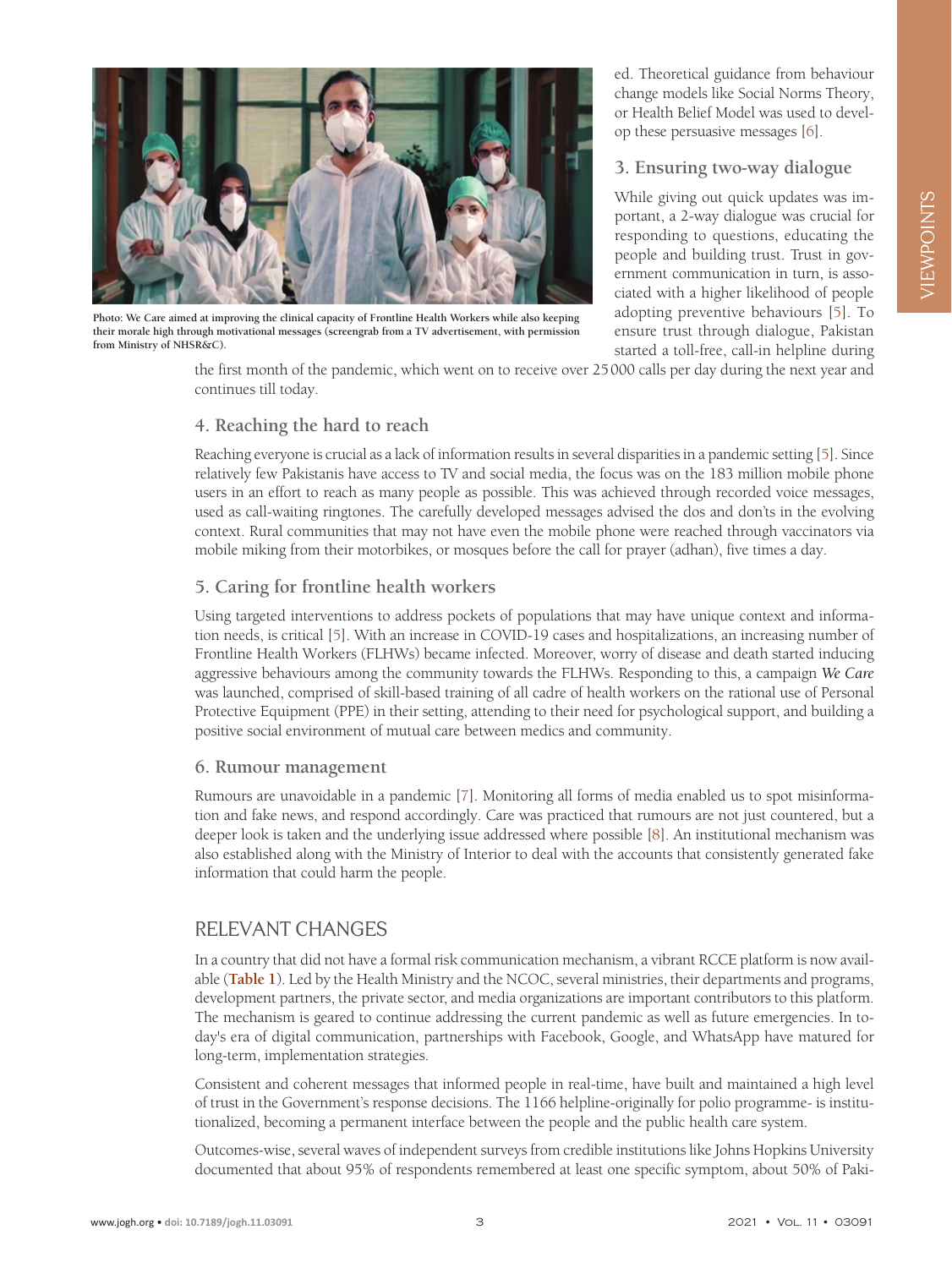<span id="page-3-0"></span>**Table 1.** Changes observed relevant to the streams of risk communication and community engagement (RCCE) interventions

| <b>INTERVENTION</b>                                                                                   | <b>DOSE &amp; REACH</b>                                                                                                                                                                                 | <b>OUTCOME/IMPACT</b>                                                                                                                                                                                                     |
|-------------------------------------------------------------------------------------------------------|---------------------------------------------------------------------------------------------------------------------------------------------------------------------------------------------------------|---------------------------------------------------------------------------------------------------------------------------------------------------------------------------------------------------------------------------|
| Fortnightly RCCE briefs for data-driven, dynam- 36 RCCE briefs for key decision-makers<br>ic strategy |                                                                                                                                                                                                         | Evidence-informed RCCE decisions, including<br>some system-level decisions.                                                                                                                                               |
| Policy statements & Guidelines (SOPs), respectively<br>broadcast and uploaded to websites             | Daily or alternate-day pressers reaching 130 mil- Govt. actions trusted by 50% Pakistanis<br>lion users. Set of 64 guidelines (SOPs) uploaded in<br>English & Urdu                                      |                                                                                                                                                                                                                           |
| oretical constructs                                                                                   | Public service messages (PSM) based on several the-50 PSMs for 130 million TV viewers multiple >12000 min of free TV airtime, >43 million views<br>times/d, also uploaded to social media               | on social media, 85% of 43 million Facebook users<br>accessed NHSRC pages.                                                                                                                                                |
| Mobile phone ringtones (call-waiting voice mes-<br>sage) and text messages                            | 12 ringtones reaching 167 million mobile phone<br>users every day, and 16 text messages with a circu-<br>lation of 1.7 billion.                                                                         | On average, 35% believed others were practicing<br>physical distance; 57% believed others were adher-<br>ing to face masks.                                                                                               |
| Community outreach through health workers,<br>mosque, and community elders                            | Over 8000 vaccinators and health workers and 60%-80% reported compliance to physical dis-<br>300000 community leaders engaged to reach a tance, face mask, and handwashing.<br>population of 35 million |                                                                                                                                                                                                                           |
| Toll free, call-in helpline                                                                           | average of 30000 calls (13 million calls in one year)                                                                                                                                                   | 250 call agents and 20 doctors responded to a daily Questions about rumours, quarantine, home iso-<br>lation, testing, treatment were addressed. Key in-<br>sights from calls also informed the overall RCCE<br>strategy. |
| Specific initiatives (We Care for FLHW)                                                               | <b>PPEs</b><br>4 videos for training and morale boosting                                                                                                                                                | 100000 FLHWs trained on the appropriate use of Average daily new infections among FLHWs re-<br>duced during 2 peaks 166 (June 2020) to 36 (May<br>2021)                                                                   |
| Rumour management through dynamic monitoring<br>and response system                                   | Daily sentiment analysis and debunking, along with<br>content removal, when required                                                                                                                    | Disinformation around dead body burial, plasma<br>therapy, irrational use of COVID-19 medicines,<br>and misplaced beliefs on traditional remedies ad-<br>dressed.                                                         |

RCCE – risk communication & community engagement, FLHW – frontline health worker, PPE – personal protective equipment

stanis consistently showed trust in Government actions, and between 60%-80% practiced social distancing, face mask, and handwashing regularly [\[9](#page-4-8)]. The *We Care* campaign was effective; FLHWs adopted the rational use of PPE because of which the daily new infections among them reduced during the two comparable peaks – 166 per day in June 2020 to 36 per day in May 2021 [\[10](#page-4-9)].

### LESSONS LEARNED

Principles from global guidance [[7\]](#page-4-6) like coordinated communication, message redundancy, continuous flow of information, tailored messaging, and reaching everyone were implemented, and they worked. Locally, we learned that consistent policy messages coupled with creative messaging helped to remind the population of desired actions. A two-way dialogue is a necessity for people to seek advice and also report their complaints. For low-literate or those with poor access to conventional media, mobile phone-based audio messaging is effective. Information needs of groups having special context must be considered separately, and rumour management is crucial although not easy.

We experienced situations that could become challenging when a centrally designed communication was not possible, eg, spontaneous questions in a provincial or district-level presser, where the capacity of an individual (health worker to a health expert to minister) may not be such that they can readily apply the principles of crisis communication. For example, not being able to simplify technical information for the lay audience, or debunk a rumour was observed. This underscores the need for capacity building at all levels during the preparedness phase.

Lastly, the available RCCE guidance from global sources is insufficient and does not address the several phases of an enormous pandemic like COVID-19, that keep rebounding. Comments have already been made by experts about RCCE reinforcing panic mode rather than diffusing fear [\[11](#page-4-10)]. Experience sharing and knowledge management are required to refine the guidance to make it more nuanced, and helpful for countries and programmes in addressing the strategic, tactical, and content development aspects, along with their monitoring and evaluation.